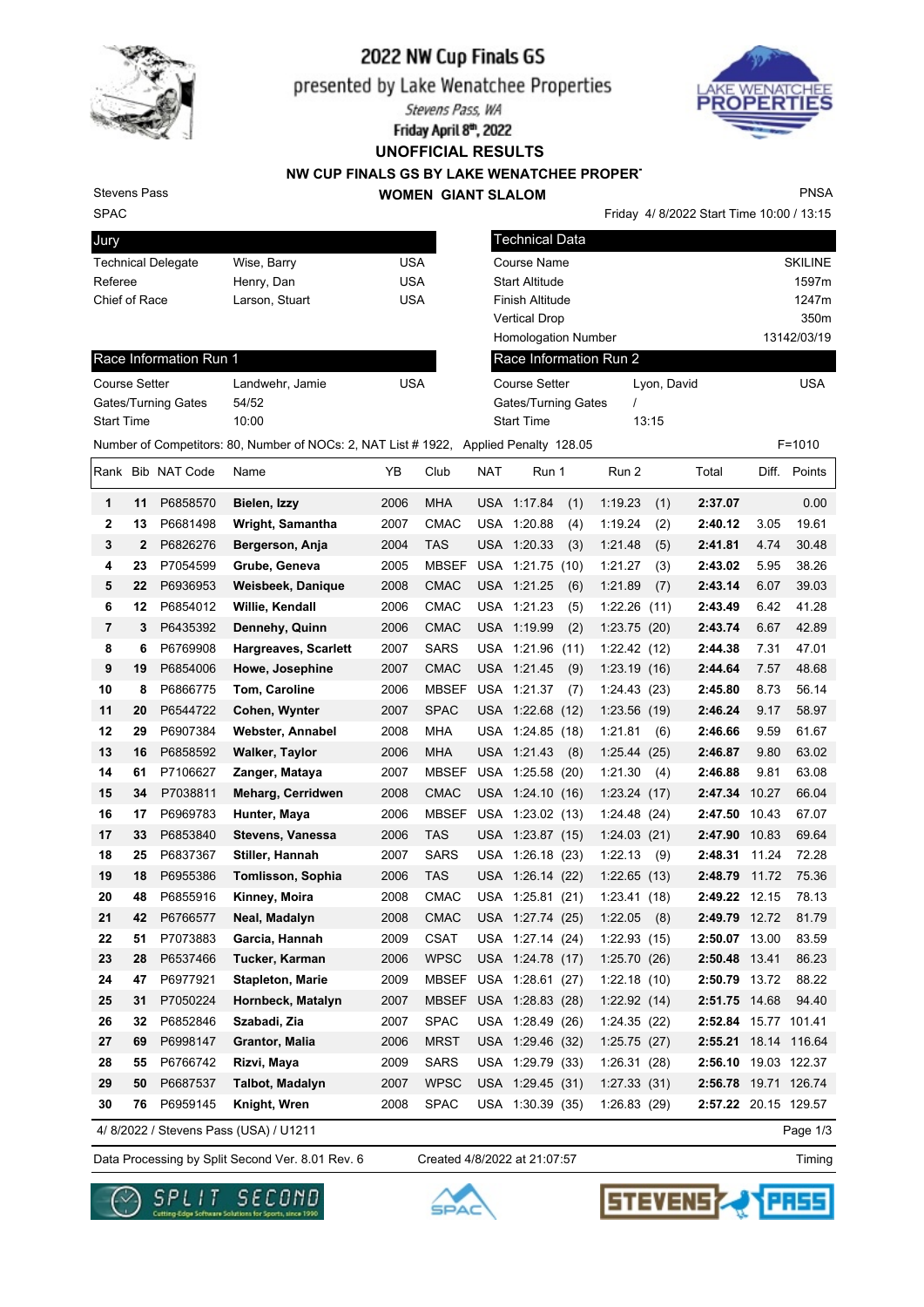# **NW CUP FINALS GS BY LAKE WENATCHEE PROPERT WOMEN GIANT SLALOM UNOFFICIAL RESULTS**

SPAC Stevens Pass

#### Friday 4/ 8/2022 Start Time 10:00 / 13:15

PNSA

|    |    | Rank Bib NAT Code | Name                     | YB   | Club         | NAT | Run 1            | Run 2        | Total                | Diff. | Points               |
|----|----|-------------------|--------------------------|------|--------------|-----|------------------|--------------|----------------------|-------|----------------------|
| 31 | 83 | P6569281          | Holcomb, Katja           | 2008 | <b>SARS</b>  |     | USA 1:30.76 (36) | 1:27.17(30)  |                      |       | 2:57.93 20.86 134.14 |
| 32 | 62 | P7099411          | Brown, Zoe               | 2009 | <b>MBSEF</b> |     | USA 1:31.48 (39) | 1:29.00      | (34)<br>3:00.48      |       | 23.41 150.53         |
| 33 | 49 | P6847768          | De Lint, Kiana           | 2007 | <b>MBSEF</b> |     | USA 1:31.55 (40) | 1:30.28(37)  |                      |       | 3:01.83 24.76 159.21 |
| 34 | 54 | P6806166          | Cohen, Willow            | 2009 | <b>MHA</b>   |     | USA 1:33.27 (45) | 1:28.72 (32) |                      |       | 3:01.99 24.92 160.24 |
| 35 | 44 | P6436794          | Gardella, Allison        | 2006 | <b>MSSRT</b> |     | USA 1:30.88 (37) | 1:31.38(39)  |                      |       | 3:02.26 25.19 161.98 |
| 36 | 35 | P6713072          | Robinson, Jane           | 2005 | <b>LPRT</b>  |     | USA 1:32.83 (44) | 1:30.12(36)  | 3:02.95 25.88 166.41 |       |                      |
| 37 | 56 | P7015290          | Dausz, Lucia             | 2009 | <b>MAC</b>   |     | USA 1:34.73 (50) | 1:28.72(32)  |                      |       | 3:03.45 26.38 169.63 |
| 38 | 46 | P6985182          | Mortensen, Zoe           | 2007 | MRT          |     | USA 1:31.27 (38) | 1:32.89(42)  |                      |       | 3:04.16 27.09 174.20 |
| 39 | 58 | P6795142          | Kownas, Clara            | 2007 | <b>SPAC</b>  |     | USA 1:34.27 (48) | 1:29.96(35)  |                      |       | 3:04.23 27.16 174.65 |
| 40 | 39 | P6655834          | Morell, Camylla          | 2007 | <b>BART</b>  |     | USA 1:33.86 (47) | 1:31.00      | (38)                 |       | 3:04.86 27.79 178.70 |
| 41 | 37 | P6601982          | <b>Schiene, Annie</b>    | 2007 | <b>SARS</b>  |     | USA 1:32.55 (42) | 1:32.82(41)  |                      |       | 3:05.37 28.30 181.98 |
| 42 | 53 | P6436968          | Anyan, Ava               | 2006 | <b>MSSRT</b> |     | USA 1:33.85 (46) | 1:31.97(40)  |                      |       | 3:05.82 28.75 184.87 |
| 43 | 60 | P7024116          | Byrne, Aya               | 2007 | <b>SST</b>   |     | USA 1:31.76 (41) | 1:34.65(46)  |                      |       | 3:06.41 29.34 188.66 |
| 44 | 41 | P6546287          | Miller, Paige            | 2006 | TAS          |     | USA 1:34.32 (49) | 1:33.66(44)  |                      |       | 3:07.98 30.91 198.76 |
| 45 | 75 | P6769064          | <b>Emmans, Nora</b>      | 2007 | <b>WPSC</b>  |     | USA 1:36.62 (53) | 1:33.12(43)  |                      |       | 3:09.74 32.67 210.08 |
| 46 | 77 | P7132024          | Freda, Paloma            | 2007 | <b>CMAC</b>  |     | USA 1:35.51 (51) | 1:35.01(47)  |                      |       | 3:10.52 33.45 215.09 |
| 47 | 78 | P6676033          | <b>Trulson, Ellie</b>    | 2007 | <b>CMAC</b>  |     | USA 1:37.23 (56) | 1:34.37(45)  |                      |       | 3:11.60 34.53 222.04 |
| 48 | 43 | P6607483          | <b>Walker, Mckenzie</b>  | 2004 | <b>MAC</b>   |     | USA 1:32.62 (43) | 1:39.28(54)  |                      |       | 3:11.90 34.83 223.97 |
| 49 | 80 | P6900578          | Fisch, Emma              | 2006 | <b>LPRT</b>  |     | USA 1:36.90 (54) | 1:35.23(49)  |                      |       | 3:12.13 35.06 225.44 |
| 50 | 70 | P6880009          | DiBlasi, Sophia          | 2006 | <b>SPAC</b>  |     | USA 1:37.75 (58) | 1:35.19(48)  |                      |       | 3:12.94 35.87 230.65 |
| 51 | 45 | P6728684          | Mckenna, Rowan           | 2008 | <b>CSAT</b>  |     | USA 1:36.97 (55) | 1:36.59(51)  |                      |       | 3:13.56 36.49 234.64 |
| 52 | 52 | P6961778          | Westerfield, Alexandra   | 2008 | TAS          |     | USA 1:37.40 (57) | 1:36.57(50)  |                      |       | 3:13.97 36.90 237.28 |
| 53 | 72 | P6851453          | <b>Snyder, Clairese</b>  | 2007 | <b>WPSC</b>  |     | USA 1:35.95 (52) | 1:39.92(55)  |                      |       | 3:15.87 38.80 249.49 |
| 54 | 73 | P6991385          | Czarnecki, Alexis        | 2006 | <b>SPAC</b>  |     | USA 1:38.59 (61) | 1:37.70 (52) | 3:16.29              |       | 39.22 252.19         |
| 55 | 59 | P6804735          | Lynaugh, Teagan          | 2008 | <b>CSAT</b>  |     | USA 1:38.40 (60) | 1:37.95(53)  |                      |       | 3:16.35 39.28 252.58 |
| 56 | 68 | P6937251          | <b>Phillips, Addison</b> | 2007 | CMAC         |     | USA 1:37.83 (59) | 1:40.84(56)  |                      |       | 3:18.67 41.60 267.50 |
| 57 | 74 | P7035216          | Hill, Stella             | 2005 | <b>SPAC</b>  |     | USA 1:40.54 (62) | 1:41.60(57)  |                      |       | 3:22.14 45.07 289.81 |
| 58 | 71 | P6424364          | Lewis, Georgia           | 2006 | <b>MSSRT</b> |     | USA 1:43.43 (63) | 1:43.66(58)  |                      |       | 3:27.09 50.02 321.64 |
|    |    |                   |                          |      |              |     |                  |              |                      |       |                      |

#### **NOT PERMITTED TO START 1st RUN**

#### **DID NOT START 1st RUN**

|    |          | DID NOT FINISH 1st RUN: 17 competitors |      |              |            |
|----|----------|----------------------------------------|------|--------------|------------|
| 79 | P6498585 | Sprys, Samantha                        | 2007 | <b>BART</b>  | <b>USA</b> |
| 67 | P6855584 | <b>Fretwell, Molly</b>                 | 2009 | MRST         | <b>USA</b> |
| 65 | P7050913 | <b>Malace, Avery</b>                   | 2006 | <b>MBSFF</b> | <b>USA</b> |
| 64 | P6935683 | Bigham, Isla                           | 2008 | CMAC         | <b>USA</b> |
| 57 | P6908106 | Phillips, Cecilia                      | 2005 | <b>CMAC</b>  | <b>USA</b> |
| 40 | P6787749 | Gounaris, Melina                       | 2006 | MRT          | <b>USA</b> |
| 30 | P6853575 | Peterson, Danielle                     | 2007 | <b>MRST</b>  | <b>USA</b> |
| 27 | P6685335 | <b>Collins, Libby</b>                  | 2007 | <b>MSSRT</b> | USA        |
| 26 | X6961590 | Xu, Zhen                               | 2006 | TAS          |            |
| 24 | P6847265 | <b>McCourtie, Sasha</b>                | 2006 | <b>MRST</b>  | <b>USA</b> |
| 21 | 16676186 | Osgood, Charlotte                      | 2003 | <b>SVSFF</b> | <b>USA</b> |

4/ 8/2022 / Stevens Pass (USA) / U1211

Data Processing by Split Second Ver. 8.01 Rev. 6 Created 4/8/2022 at 21:07:57

Created 4/8/2022 at 21:07:57

Page 2/3